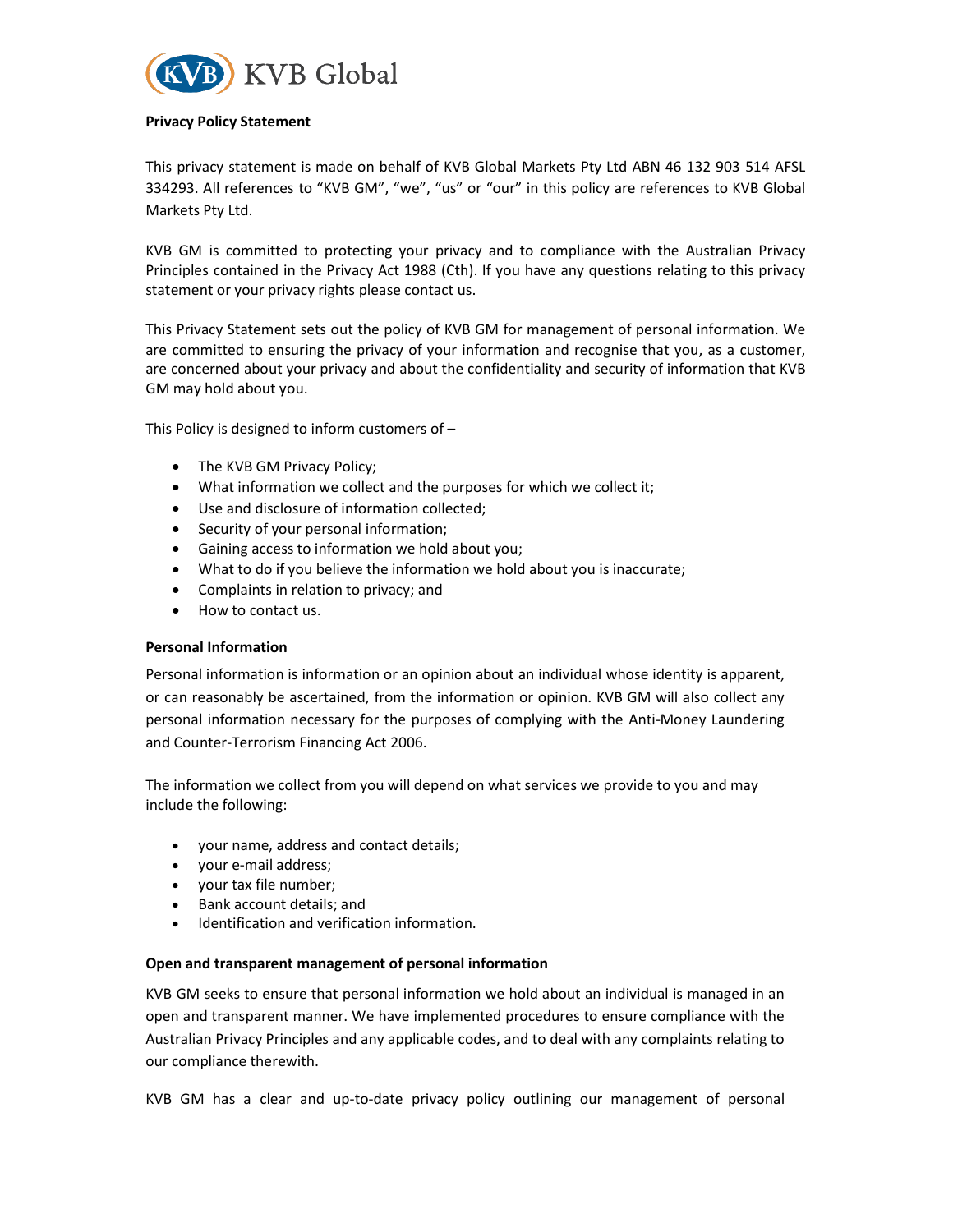

information, including details regarding the kind of personal information we collect and hold; how and why we collect and hold this information, and how an individual may access and seek correction of the information we hold about them. We further provide details regarding our complaints handling process, our policy on disclosure of information to overseas recipients (and if so, which countries).

## Collection of personal information

This policy details how KVB GM adheres to the Australian Privacy Principles regarding the collection of solicited personal information. KVB GM only collects personal information directly from individuals, which is reasonably necessary for the provision of our services, and only by lawful and fair means. Information is generally sought through our account application forms, in which the purpose is articulated. Accordingly, we will always ensure you are apprised of our purpose in collecting information, and your right to gain access to such information. If you do not provide the information requested, we may be unable to provide you with our services.

Please note that generally we will only use the personal information (e.g. postal address, e-mail address, telephone numbers, facsimile number, date of birth, bank account details, TFN, details related to the provision of verification and identification documentation) we collect for the main purposes disclosed at the time of collection such as to provide financial services.

We also collect demographic information when you open an account, including, birth date, education, occupation, etc. We also assess your trading experience, your approximate annual income and approximate net worth to assess your financial position.

Where possible we will collect the information directly from you via our account application form. We may also collect information about you from our web site but this information will only identify who you are if you provide us with your details (eg. if you e-mail your contact details to us). When you visit our web site our web server collects the following types of information for statistical purposes:

- your Internet service provider's address;
- the number of users who visit the web site;
- the date and time of each visit;
- the pages accessed and the documents downloaded;
- the type of browser used.

No attempt is made to identify individual users from this information.

The KVB GM web site may contain links to the web sites of third parties. If you access those third party web sites they may collect information about you. KVB GM does not collect information about you from the third parties. You will need to contact them to ascertain their privacy standards.

#### Cookies

A cookie is a small text file placed on your computer hard drive by a web page server. Cookies may be accessed later by our web server. Cookies store information about your use of our web site. Cookies also allow us to provide you with more personalised service when using our web site.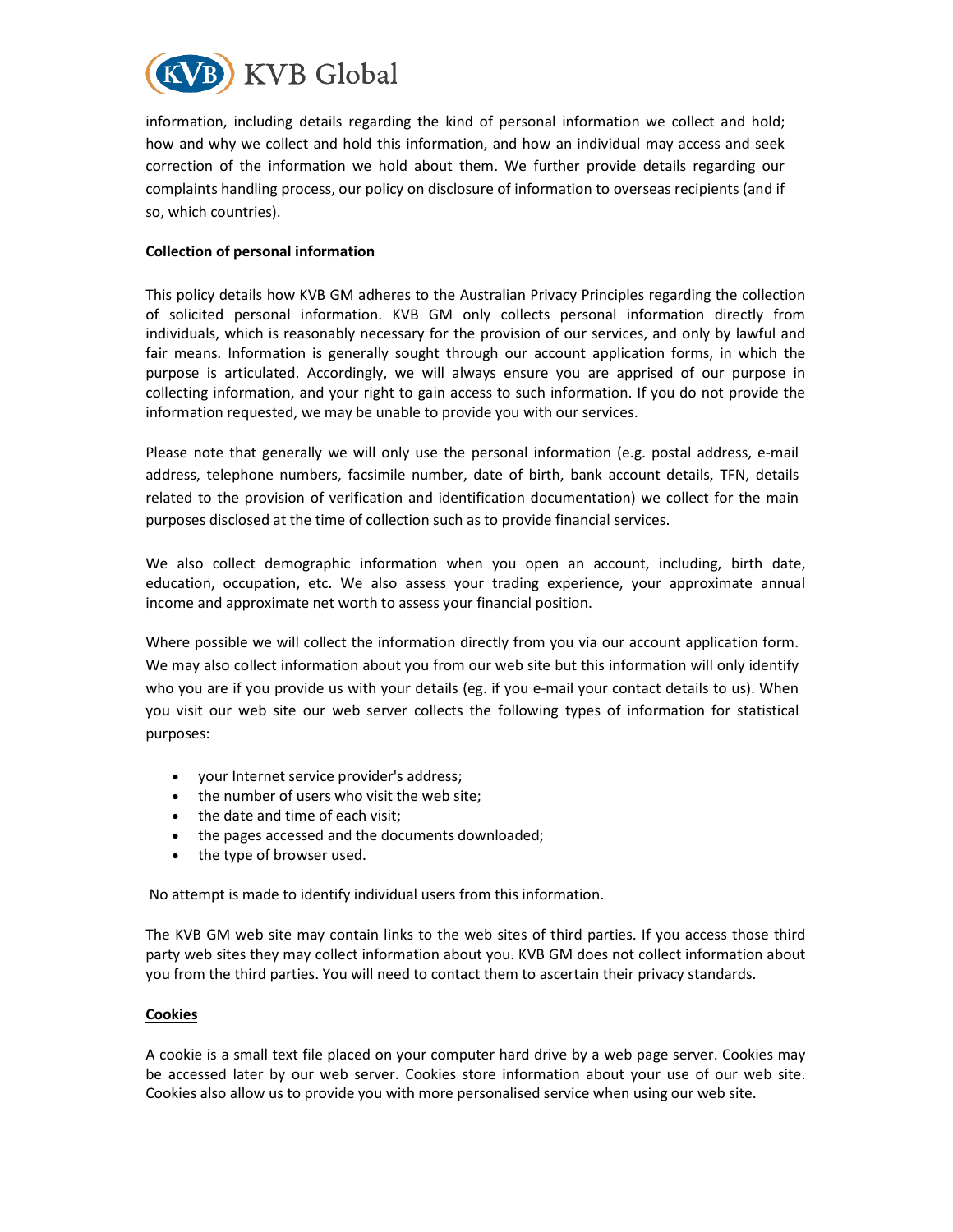

KVB GM uses cookies to:

- determine whether you have previously used the KVB GM web site;
- identify the pages you have accessed; and
- facilitate administration of the site and for security purposes.

 Most web browsers are set to accept cookies but you may configure your browser not to accept cookies. If you set your browser to reject cookies you may not be able to make full use of the KVB GM web site.

We may share Web site usage information about visitors to the Web site with reputable advertising companies for targeting our Internet banner advertisements on this site and other sites. For this purpose, pixel tags (also called clear gifs or web beacons) may be used to note the pages you have visited. The information collected by the advertising company through the use of these pixel tags is not personally identifiable.

To administer and improve our Web site, we may use a third party to track and analyse usage and statistical volume information, including page requests, form requests, and click paths. The third party may use cookies to track behavior and may set cookies on behalf of us. These cookies do not contain any personally identifiable information.

## E-mail address

If you provide us with your e-mail address during a visit to our web site it will only be used for the purpose for which you provided it to us. It will not be added to a mailing list without your consent unless the mailing list is related to the purpose for which you provided your e-mail address to us. We may use your e-mail address, for example, to provide you with information about a particular service or respond to a message you have sent to us.

If you subscribe to one of our services and provide your e-mail address to us so that we may communicate with you through e-mail, we may also use your e-mail address to advise you of upgrades and changes to those services.

#### Unsolicited personal information

Where we receive personal information about an individual which is unsolicited by us and not required for the provision of our services, we will destroy the information (provided it is lawful and reasonable for us to do so).

#### Notification of the collection of personal information

When we obtain personal information about you, we ensure that you have our contact details and that you are aware of the collection of information and our purposes for doing so. As per above, we are unable to provide certain services if the requested information is not provided. We do not disclose your information to third parties, unless they are related entities or services providers, in which case they are required to conform to our procedures.

#### Use and disclosure of personal information

KVB GM collects and holds personal information about an individual for the purpose of providing financial services. We collect this information with your consent as per our application form or other documentation, for the primary purpose disclosed to you at the time of collection.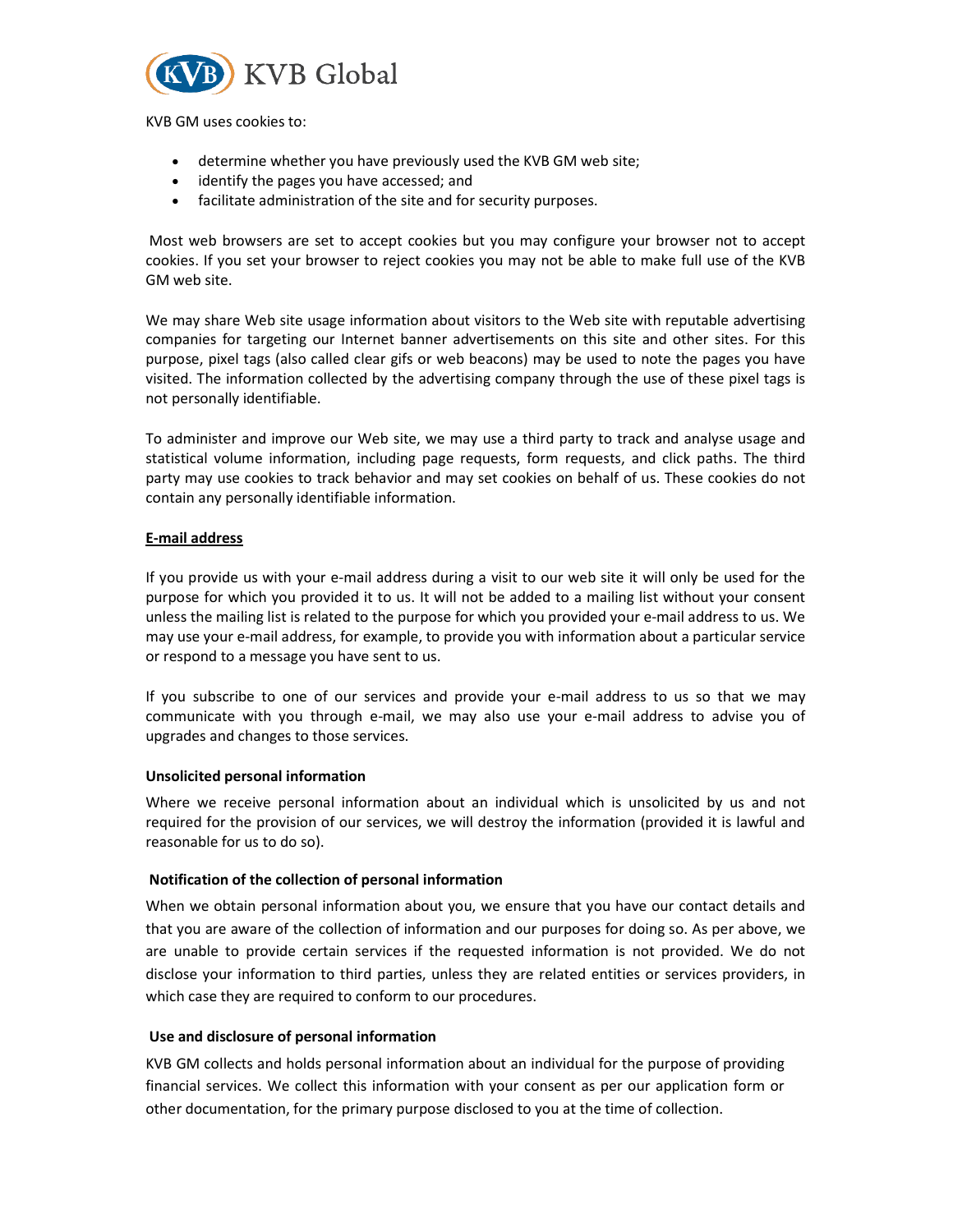

However, in some cases KVB GM will use or disclose personal information for secondary purposes (any purpose other than a primary purpose). Personal information obtained to provide financial services may be applied to secondary purposes if the secondary purpose is related to the primary purpose of collection and the person concerned would reasonably expect the personal information to be used or disclosed for such secondary purpose.

In some cases we may ask you to consent to any collection, use or disclosure of your personal information. Your consent will usually be required in writing but we may accept verbal consent in certain circumstances. We may also disclose your personal information where it is required or authorised by law.

We may use your personal information to:

- process your account application;
- respond to any specific requests you may make of us;
- notify you of any products that may be of interest to you;
- audit and monitor the services we provide to you;
- update your personal files; and
- enable us to meet our obligations under law, for example, the Anti-Money Laundering and Counter Terrorism Financing Act 2006 (Cth) and Australian taxation laws.

We may disclose your personal information to:

- our agents, contractors or third party service providers to enable them to provide administrative and other support services to us;
- our affiliates, if the information is required to provide the product or service you have requested, or to provide you with an opportunity to participate in their products or services; and
- where the disclosure is required by law, for example to government agencies and regulatory bodies as part of our statutory obligations, or for law enforcement purposes.

To help us improve our services to you, we may engage another business to help us to carry out certain internal functions such as account processing, fulfillment, client service, client satisfaction surveys or other data collection activities relevant to our business. We may also provide a party with client information from our database to help us to analyse and identify client needs and notify clients of product and service offerings. Use of the information shared is strictly limited to the performance of the task we request and for no other purpose.

KVB GM requires any party that has access to personal information to conform to our privacy standards.

You may direct us not to disclose your personal information to certain non-affiliated third parties. To opt out of sharing personal information with non-affiliated third parties, please contact a client service representative. An opt out election made by one account owner of a joint account is applicable to all account owners of the joint account. An opt-out election must be made for each separate account you hold with us.

#### Direct Marketing

KVB GM will only use personal information obtained for the provision of financial services, for the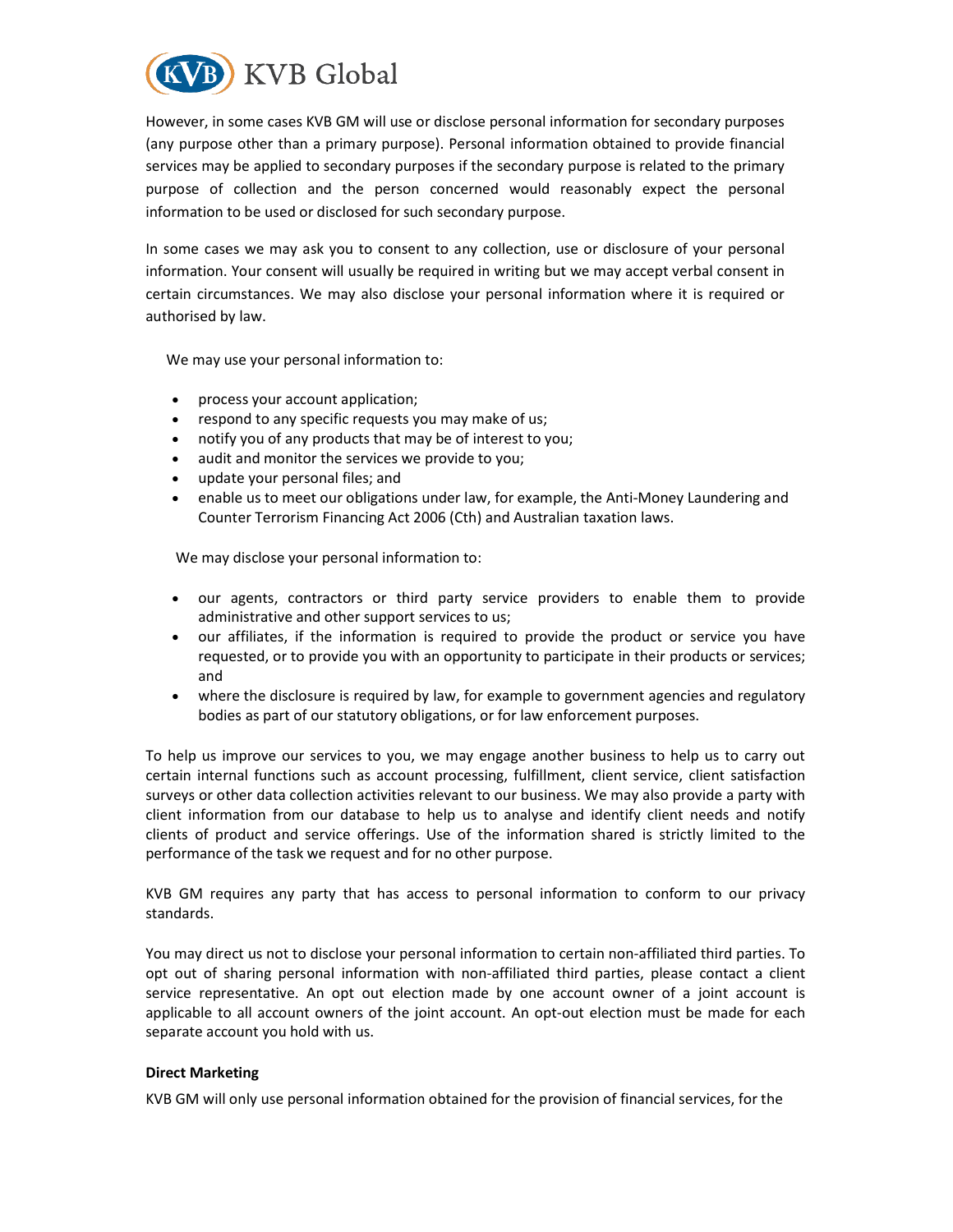

secondary purpose of direct marketing where:

- 1. KVB GM collected the personal information from the individual; and
- 2. The individual would reasonably expect KVB GM to use or disclose the information for the purpose of direct marketing; and
- 3. KVB GM provides a simple means through which an individual can request to not receive marketing communications; and
- 4. The individual has NOT requested such communications cease.

Often the law requires us to advise you of certain changes to products/ services or regulations. You will continue to receive this information from us even if you choose not to receive direct marketing information from us. We will not disclose your information to any outside parties for the purpose of allowing them to directly market to you.

# Cross border disclosure/Sensitive information/Use of government identifiers/Anonymity & Psuedonymity

KVB GM does not, for the purposes of the Privacy Act, collect sensitive information. Wherever lawful and practicable, individuals may deal anonymously with KVB GM but given the nature of our services, it is unlikely that this will be a viable option. KVB GM does not use official identifiers (e.g. tax file numbers) to identify individuals. An individual's name or Australian Business Number is not an identifier for the purposes of the Privacy Act and hence may be used to identify individuals.

KVB GM may transfer personal information to a parent or related company or service provider overseas, in jurisdictions operating under comparable privacy regimes.

## Quality of personal information

KVB GM takes all reasonable steps to ensure the personal information held about individuals is accurate, up-to-date and complete. We verify personal information at the point of collection.

KVB GM encourage you to help us by telling us immediately if you change your contact details (such as your phone number, street address or email address) or if any of your details need to be corrected or updated. A person wishing to update their personal information may contact our staff or the Privacy Officer on the contact details shown within this document.

#### Access to personal information

Where a person requests access to their personal information, our policy is, subject to certain conditions (as outlined below) to permit access. KVB GM will correct personal information where that information is found to be inaccurate, incomplete or out of date. We will not charge you a fee for your access request but may charge you the reasonable cost of processing your request.

If a person wishes to access their personal information or correct it, they should contact the Privacy Officer, and we will seek to provide such information within a reasonable period of time, and in the manner so requested (where reasonable to do so).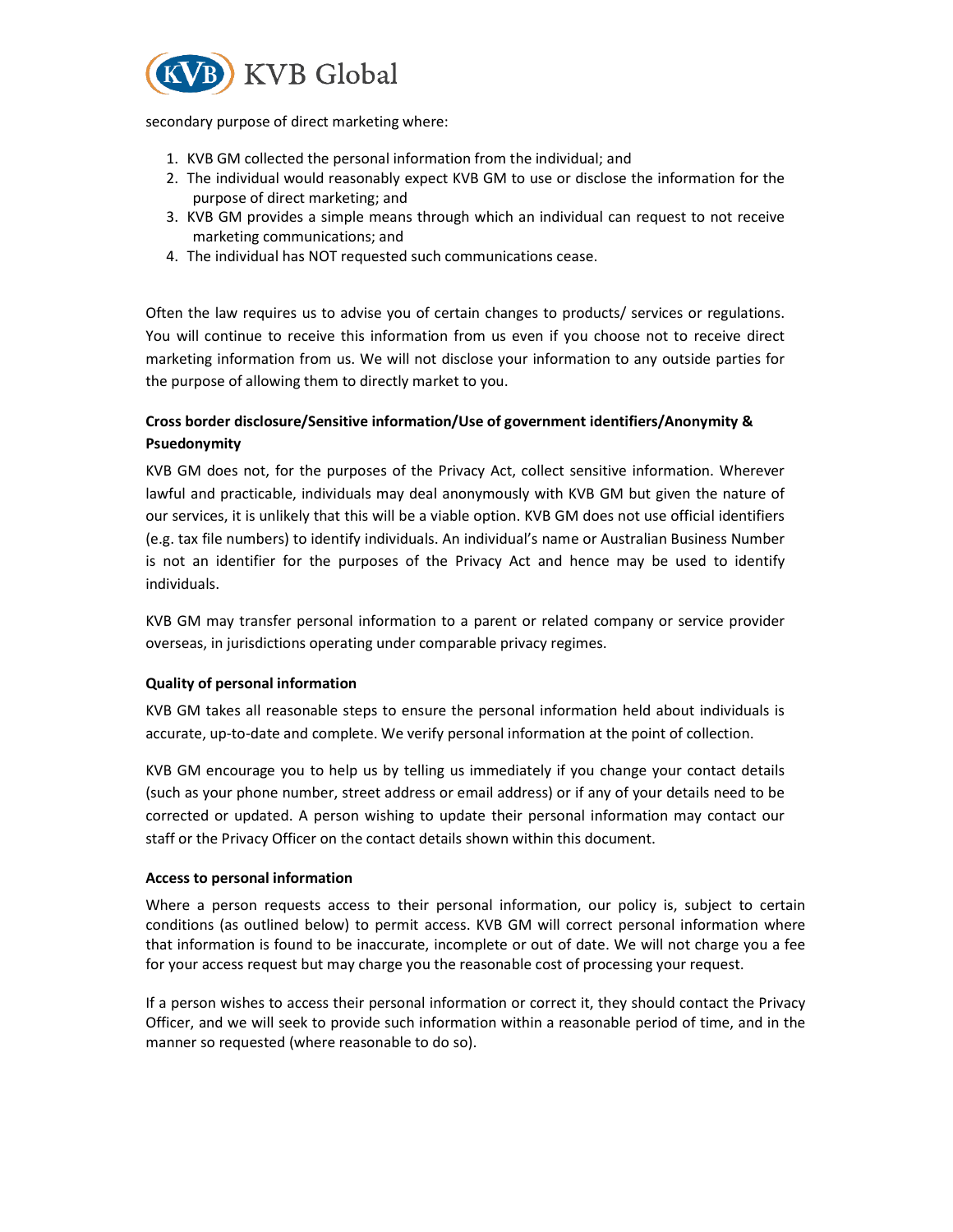

KVB GM may not always be able to give you access to all the personal information we hold about you. If this is the case, we will provide a written explanation of the reasons for our refusal, together with details of our complaints process for if you wish to challenge the decision.

We may not be able to give you access to information in the following circumstances:

a. Where we reasonably believe this may pose a serious threat to the life, health of safety of any individual or to public health/safety;

- b. Which would unreasonably impact the privacy of another individual;
- c. Where such request is reasonably considered to be frivolous or vexatious;

d. Which relates to existing or anticipated legal proceedings which would otherwise not be accessible in the discovery process relating to such proceedings;

- e. Which would reveal our intentions and thereby prejudice our negotiations with you;
- f. Which would be unlawful;
- g. Which is prohibited by law or a court/tribunal order;

h. Which relates to suspected unlawful activity or serious misconduct, where access would likely prejudice the taking of appropriate action in relation thereto;

i. Where enforcement activities conducted by or on behalf of an enforcement body may be prejudiced; or

j. Where access would reveal details regarding a commercially sensitive decision-making process.

#### Correction of personal information

Where KVB GM believes information we hold about an individual is inaccurate, out-of-date, incomplete, irrelevant or misleading, OR an individual requests us to correct information held about them, KVB GM will take all reasonable steps to correct such information in a reasonable time frame. No fees are payable for such requests. If you request us to similarly advise a relevant third party of such correction, we will facilitate that notification unless impracticable or unlawful for us to do so.

If KVB GM intends to refuse to comply with your correction request, we will notify you in writing of our reasons for such refusal, and the complaints process you may KVB GM if you wish to challenge that decision. You may also request that we associate the personal information we hold with a statement regarding your view of its inaccuracy.

#### Notifiable Data Breaches Scheme

We will report 'eligible data breaches' to the affected individual(s) and the Australian Information Commissioner in relation to the (including suspected) unauthorised access or disclosure of personal information held, which is likely to result in serious harm to the relevant individual(s), and where we have been unable to prevent the likely risk of serious harm with remedial action.

We will formulate a data breach response plan, to limit any negative consequences of such a breach. An effective response involves a process to contain, assess, notify and review.

#### Security of personal information

We take reasonable steps and precautions to keep personal information secure from loss, misuse, and interference, and from unauthorised access, modification or disclosure